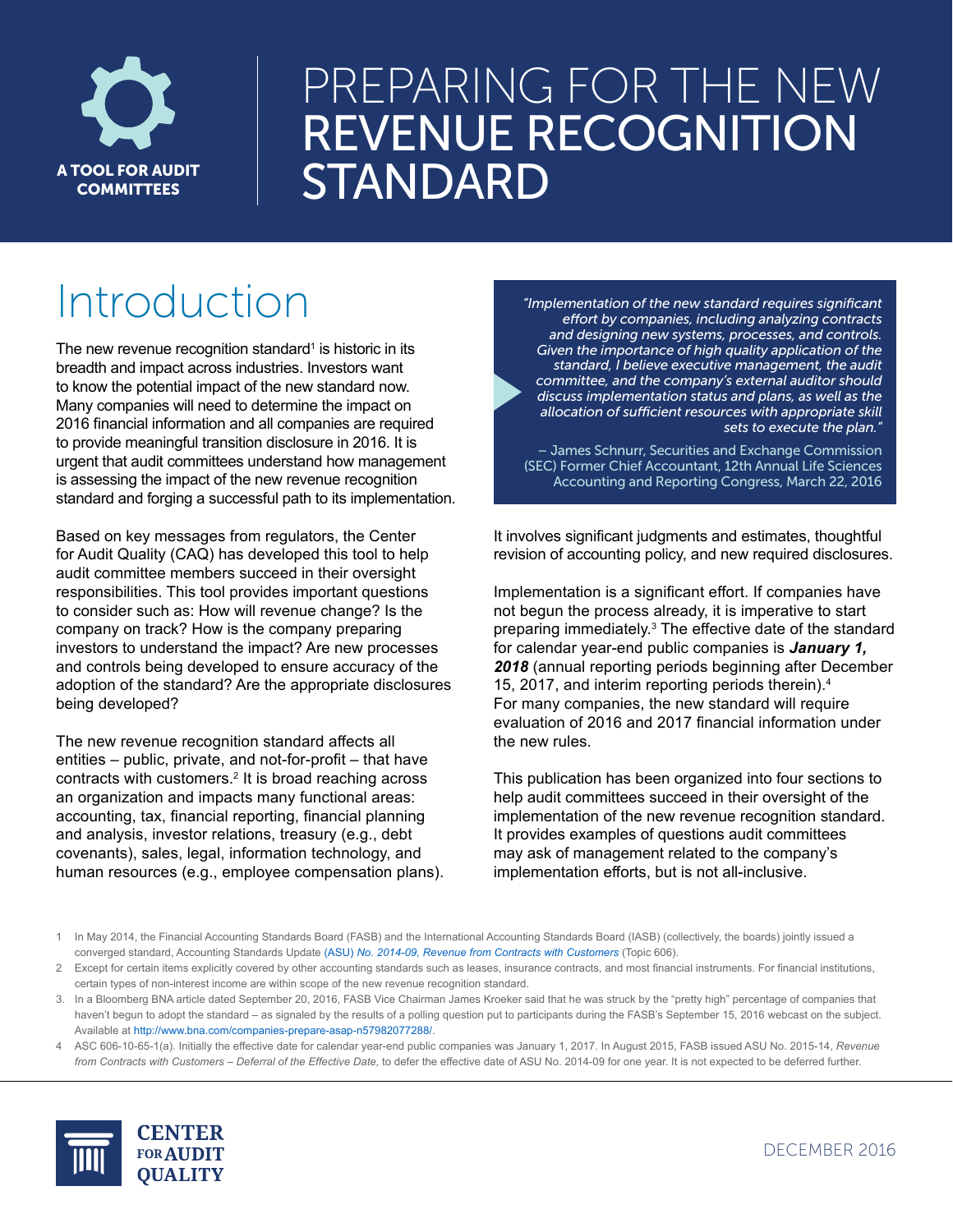

- **I.** *Understanding the New Revenue Recognition Standard* – *What Is It?* This section provides a brief overview of the core principles of the standard.
- **II.** *Evaluating the Company's Impact Assessment – How Will Revenue Recognition Change?* This section assists audit committees in discussing with management the impact of the new standard due to various factors related to the company's business.
- **III.** *Evaluating the Implementation Project Plan How Do We Need to Prepare?* This section assists audit committees in their efforts to understand and evaluate management's implementation project plan.
- **IV.** *Other Implementation Considerations What Else Do We Need to Consider?* This section assists audit committees with other considerations such as transition decisions and new disclosure requirements.

### I. Understanding the New Revenue Recognition Standard

**What Is It?** Being knowledgeable about this complex standard is integral to effective audit committee oversight of its implementation.

Audit committee members should ask management to explain the standard and how it affects (or does not affect) the company.

For many companies, the amount and timing of revenue recognized may vary as a result of implementing the new standard compared with existing US generally accepted accounting principles (GAAP). For some companies, the amount and timing of revenue recognized may not be significantly different from current US GAAP, but an analysis to reach such a conclusion is necessary as the revenue recognition requirements are different under the new standard. The new standard will significantly impact all companies due to new required disclosures.

As stated in the new standard, "The core principle of Topic 606 is that an entity should recognize revenue to depict the transfer of promised goods or services to customers

in an amount that reflects the consideration to which the entity expects to be entitled in exchange for those goods or services."5 In other words, a company will recognize revenue when the customer can use or benefit from the good(s) or service(s) provided.6 To achieve that core principle, the new standard requires the following five steps:

#### **STEP 1: IDENTIFY THE CONTRACT(S) WITH A CUSTOMER.**

▶ An agreement is a contract when approved, identifies rights of the parties and payment terms, has commercial substance, and is probable of collection.

#### **STEP 2: IDENTIFY THE SEPARATE PERFORMANCE OBLIGATIONS7 IN THE CONTRACT.**

► "Performance obligation" is a new term under the standard and judgment is required to identify all the unique performance obligations of a contract. What is the obligation of the vendor under the contract? What benefits (in the form of goods or services) does the customer receive? Is there more than one performance obligation?

<sup>5</sup> FASB ASU No. 2014-09 Summary page 2 and FASB ASC 606-10-05-3 through 05-4 and 606-10-10-2 through 10-4.

<sup>6</sup> See also The Journal of Accountancy article, *[The new revenue recognition standard in plain English](http://www.journalofaccountancy.com/newsletters/2016/mar/revenue-recognition-standard-in-plain-english.html )* by Monica Ursick [http://www.journalofaccountancy.com/](http://www.journalofaccountancy.com/newsletters/2016/mar/revenue-recognition-standard-in-plain-english.html) [newsletters/2016/mar/revenue-recognition-standard-in-plain-english.html.](http://www.journalofaccountancy.com/newsletters/2016/mar/revenue-recognition-standard-in-plain-english.html)

<sup>7</sup> The standard defines a performance obligation as a promise in a contract with a customer to transfer to the customer either: a. A good or service (or bundle of goods or services) that is distinct.

b. A series of distinct goods or services that are substantially the same and that have the same pattern of transfer to the customer.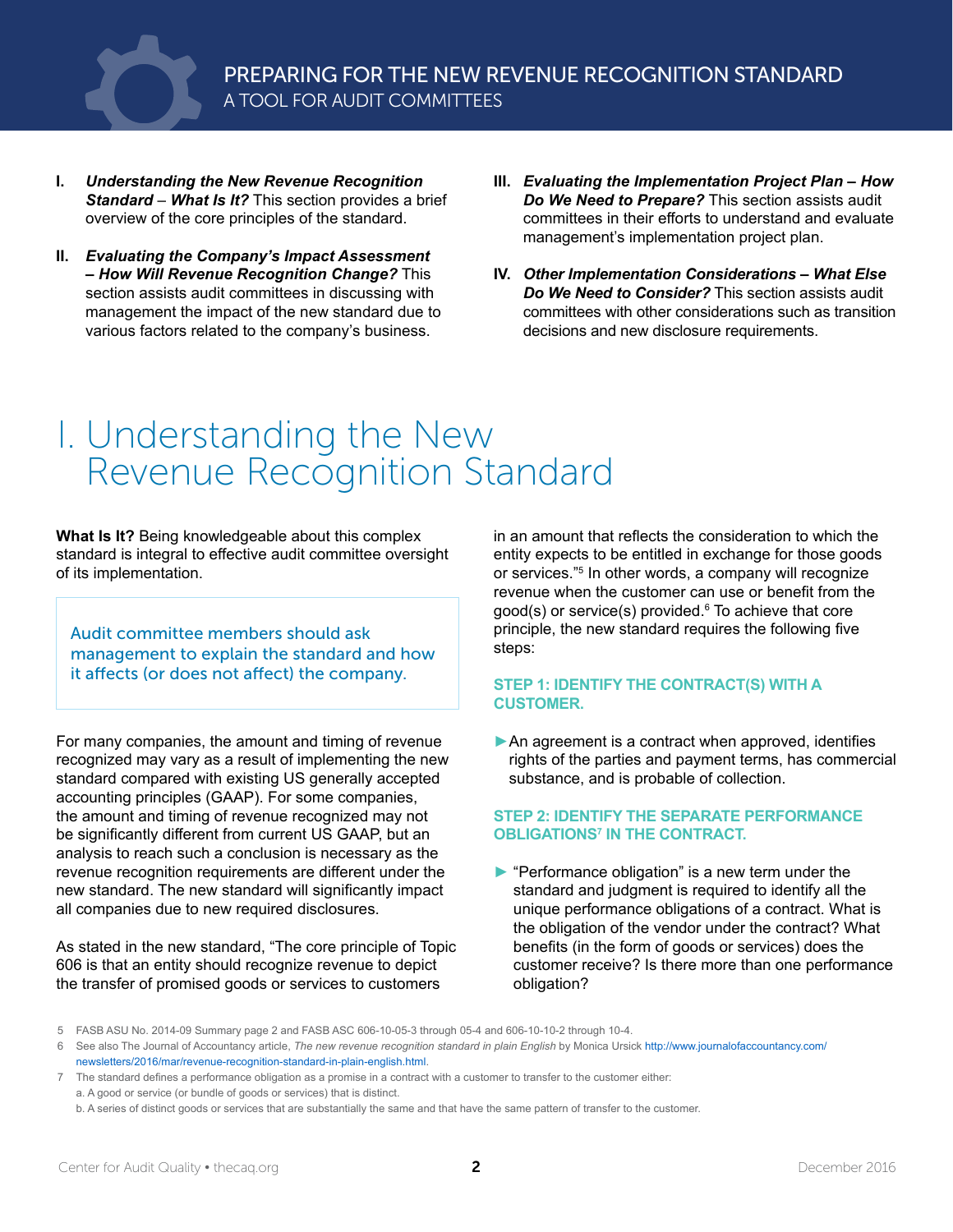

#### **STEP 3: DETERMINE THE TRANSACTION PRICE.**

► A significant judgment in this step involves *variable consideration*, such as contracts that include bonuses, incentives, rebates, and penalties. These amounts will have to be estimated in determining the transaction price.

#### **STEP 4: ALLOCATE THE TRANSACTION PRICE TO THE PERFORMANCE OBLIGATIONS IN THE CONTRACT.**

► This step is required when there are multiple performance obligations. The allocation process is another area of judgment. The entity should determine the standalone selling price at contract inception of each performance obligation.

#### **STEP 5: RECOGNIZE REVENUE WHEN (OR AS) THE ENTITY SATISFIES A PERFORMANCE OBLIGATION.**

▶ A performance obligation is satisfied when the customer obtains control of the good or service (at a point in time or over time). Control is defined as the ability to direct the use of, and obtain substantially all of the remaining benefits from, the good or service.

Companies must decide on a transition method. Audit committee members are encouraged to be involved in the oversight of this decision and consider the market impact. Companies should consider disclosing the transition method they elect once it has been decided.

Upon adoption in 2018, for calendar yearend public companies electing retrospective application – sometimes referred to as "full retrospective application" – revenue for the period January 1, 2016 – December 31, 2018 will be required to reflect adoption of the new standard. Therefore, companies should not delay in evaluating revenue for the years 2016 and 2017 under the new standard.

To adopt the new standard, a company needs to elect either a full or modified retrospective application. Upon adoption, full retrospective application<sup>8</sup> requires a recast of prior-period financial statements – 2016-2017 – with the cumulative effect of initially applying the standard recorded as an adjustment to opening retained earnings as of January 1, 2016. This method improves comparability for users in the year of adoption. To prepare for such presentation, companies may benefit from evaluating revenue recognition on a parallel track beginning in 2016 (under the existing and new standards). A *modified retrospective approach*<sup>9</sup> does not require the prior-period financial statements to be recast; however, the cumulative effect of initially applying the standard is recorded as an adjustment to opening retained earnings of the period of initial application (as of January 1, 2018 for calendar year-end companies).

The following is a summary of transition options for public companies with a calendar year-end:<sup>10</sup>

- ► Full retrospective application
	- Apply the revenue recognition standard to all contracts with customers
	- 2016 and 2017 financial statements recast to reflect adoption of the new standard presented in 2018 financial statements
	- Date of cumulative adjustment: January 1, 2016, reflected in 2018 financial statements
- ► Modified retrospective application (cumulative effect at date of adoption)
	- Apply the revenue recognition standard to all contracts with customers (or elect to apply only to contracts that are not completed as of January 1, 2018)
	- Disclose the effect of applying the new revenue recognition standard (each financial statement line item impact) in 2018 (the year of adoption)
	- 2016 and 2017 financial statements are not recast, continue to report based on legacy accounting in 2018 financial statements
	- Date of cumulative adjustment: January 1, 2018, reflected in 2018 financial statements

<sup>8</sup> As provided for in ASC 250-10-45-5 through 10 and discussed in ASC 606-10-65-1.

<sup>9</sup> ASC 606-10-65-1

<sup>10</sup> AICPA *Financial Reporting Brief: Roadmap to Understanding the New Revenue Recognition Standards*, page 28; ASC 606-10-65-1 also provides for certain practical expedients that may impact adoption.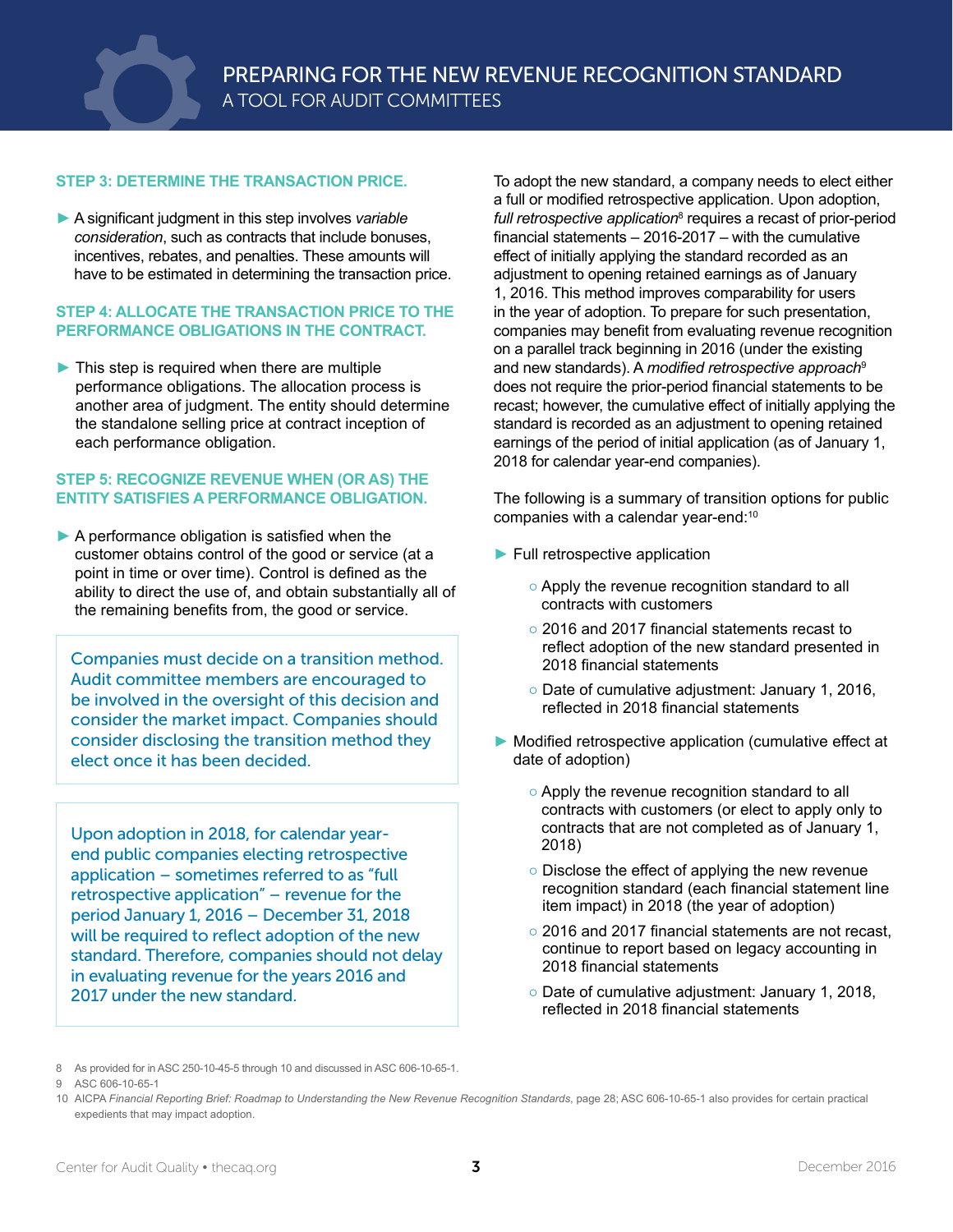

## II. Evaluating the Company's Impact Assessment

**How Will Revenue Recognition Change?** The new standard is considered broad and expected to have a sweeping effect on almost all companies. However, the degree of impact will vary based on a variety of companyspecific factors. Management would likely perform a preliminary high-level *impact assessment* to consider how revenue will be recognized under the new standard followed by a detailed analysis that includes reviewing contracts with customers.

The following questions may help audit committees evaluate management's impact assessment:

- 1. How has the impact of the revenue standard on the company been assessed? Who was involved in the assessment? Were all relevant parties involved, such as accounting, tax, financial reporting, financial planning and analysis, investor relations, treasury (e.g., debt covenants), sales, legal, information technology, and human resources (e.g., employee compensation plans)?
- 2. What factors went into management's impact assessment? Some of these factors may include:
	- Industry
	- Key judgments
	- Differing revenue streams/varying types of contracts
	- Performance obligations
	- Impact to accounts other than revenue
- 3. What is the impact of the standard on the company's revenue streams and related activities? Impacted revenue may include:
	- Simple point-of-sale transactions
	- Multiple goods or services as part of a sale (bundled goods or services)
- Reward or loyalty programs
- Vendor incentive programs or penalties
- Rebate programs, return or refund provisions
- Contingencies, warranties, or guarantees
- Licenses or royalty agreements
- Contracts that change throughout the term
- Long-term (more than one year) contracts
- Non-interest fees or other non-interest income
- Long-term construction contracts
- Variable or contingent consideration
- Collaborative agreements
- 4. What are other considerations that may impact the company under the new standard, such as:
	- Costs to obtain or fulfill a contract
	- Employee compensation plans or debt covenants linked to revenue
	- Changes to tax accounting methods and deferred taxes
- 5. When will management provide pro-forma financial statements, including disclosures, to the audit committee to demonstrate the expected impact of the new standard on revenue?
- 6. How does the company's external auditor view the company's impact assessment? How has the external auditor been involved and what are the auditor's views on management's assessment of the impact of adopting the new revenue standard, changes to critical accounting policies and practices, and the company's overall readiness?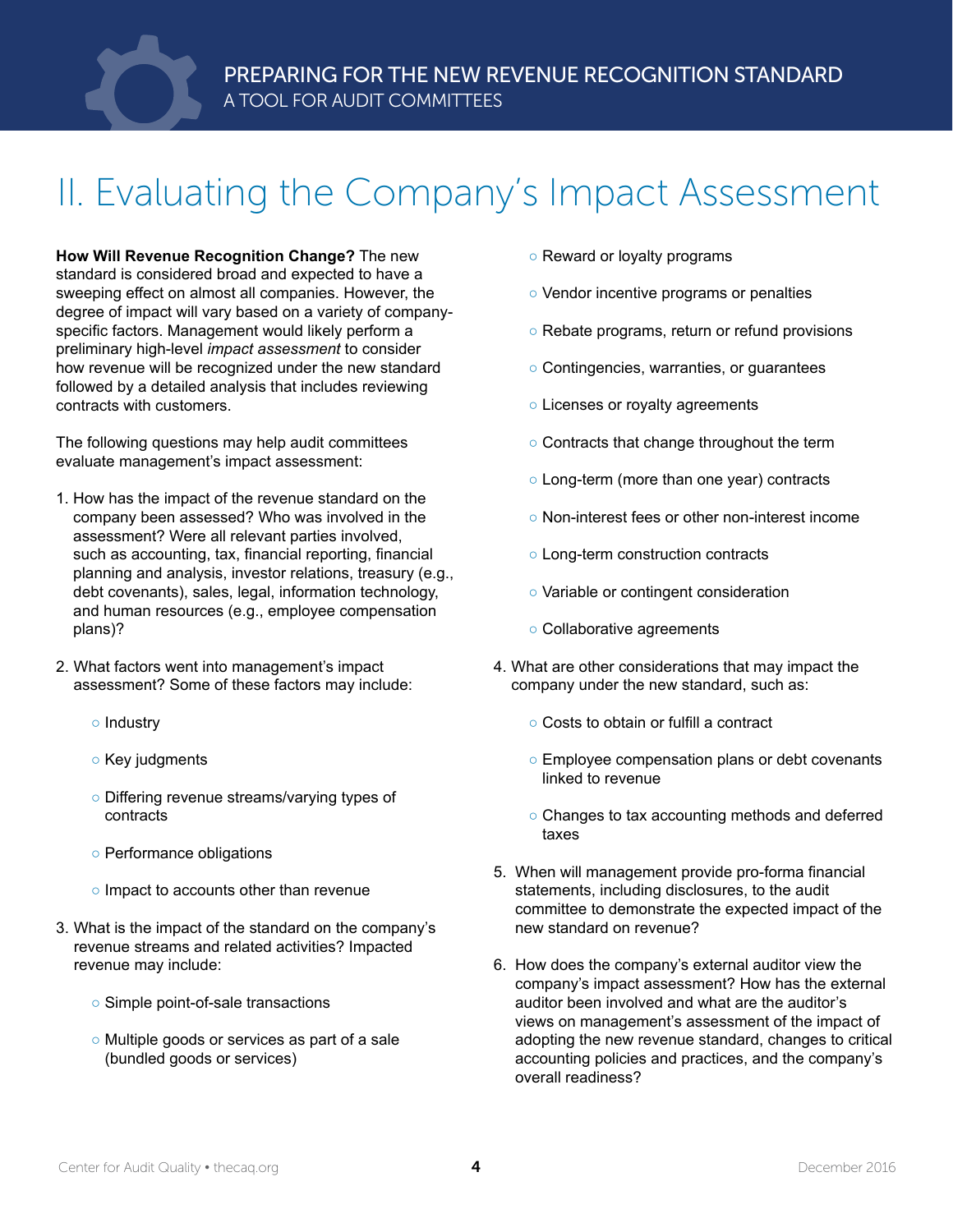

## III. Evaluating the Implementation Project Plan

**How Do We Need to Prepare?** Due to the breadth and scale of the new revenue standard, it is expected that companies will develop an implementation project plan, communicate it to the audit committee, and provide updates to the audit committee on a regular basis. Audit committees should consider asking the following questions regarding management's plan:

#### **THE PLAN**

- 1. How are milestones established and monitored?
- 2. How will the audit committee be apprised of status? How will the audit committee know if the project is on plan? Audit committees may want to consider requesting a quarterly progress report from management.
- 3. How is management updating the audit committee on progress of outside constituents that are supporting management in implementation (i.e., internal auditors, outside legal counsel, IT vendors, other consultants)?
- 4. What is the view of the external auditor as it relates to management's implementation plan? Will management's implementation plan provide the auditor with sufficient time to complete the audit?
- 5. What are the views of third-party vendors (consultants, etc.) who have been engaged by management regarding the implementation plan? How does the company's implementation plan compare to other companies and best practices? Are there any concerns of which the audit committee should be aware?

#### **CULTURE AND RESOURCES**

- 6. Is there a strong tone at the top that supports the effort required to implement the new standard? Is implementation receiving the appropriate resources and priority?
- 7. Is the accounting team experienced with a sufficient level of company knowledge to understand the impact of the new standard? Will significant judgments about implementation be made and approved centrally (e.g.,

at corporate) or throughout the organization (e.g., at a business unit level)?

8. Are accounting personnel involved in advising the business about the impact of sales contract terms as the sales personnel negotiate the contract (such that they can evaluate the impact on revenue recognition during the contract drafting process)?

> *"Disclosure regarding what is changing, why it is changing, and how, as well as the company's adoption plan and potential impact on financial results, will be useful to investors and should be disclosed."*

– Wes Bricker, SEC Chief Accountant, AICPA National Conference on Banks and Savings Institutions, September 21, 2016

#### **INVOLVEMENT OF STAKEHOLDERS**

- 9. Has the new standard been socialized across the organization (such that key stakeholders are aware of how the new standard will impact the company)? Are key decision makers aware of the judgments that need to be made at a business-unit level?
- 10. Has an internal communication plan been established?
- 11. How will training be developed and rolled out across the organization?
- 12. What is the plan to communicate the impact of the adoption of the new revenue standard to investors? In addition to robust transition disclosures, how will the company manage investor expectations?

#### **ACCOUNTING POLICY AND SIGNIFICANT ACCOUNTING JUDGMENTS**

- 13. Who is responsible for new accounting policy decisions and how does the company plan to revise written accounting policies?
- 14. Who has reviewed significant company contracts and determined how to recognize revenue in accordance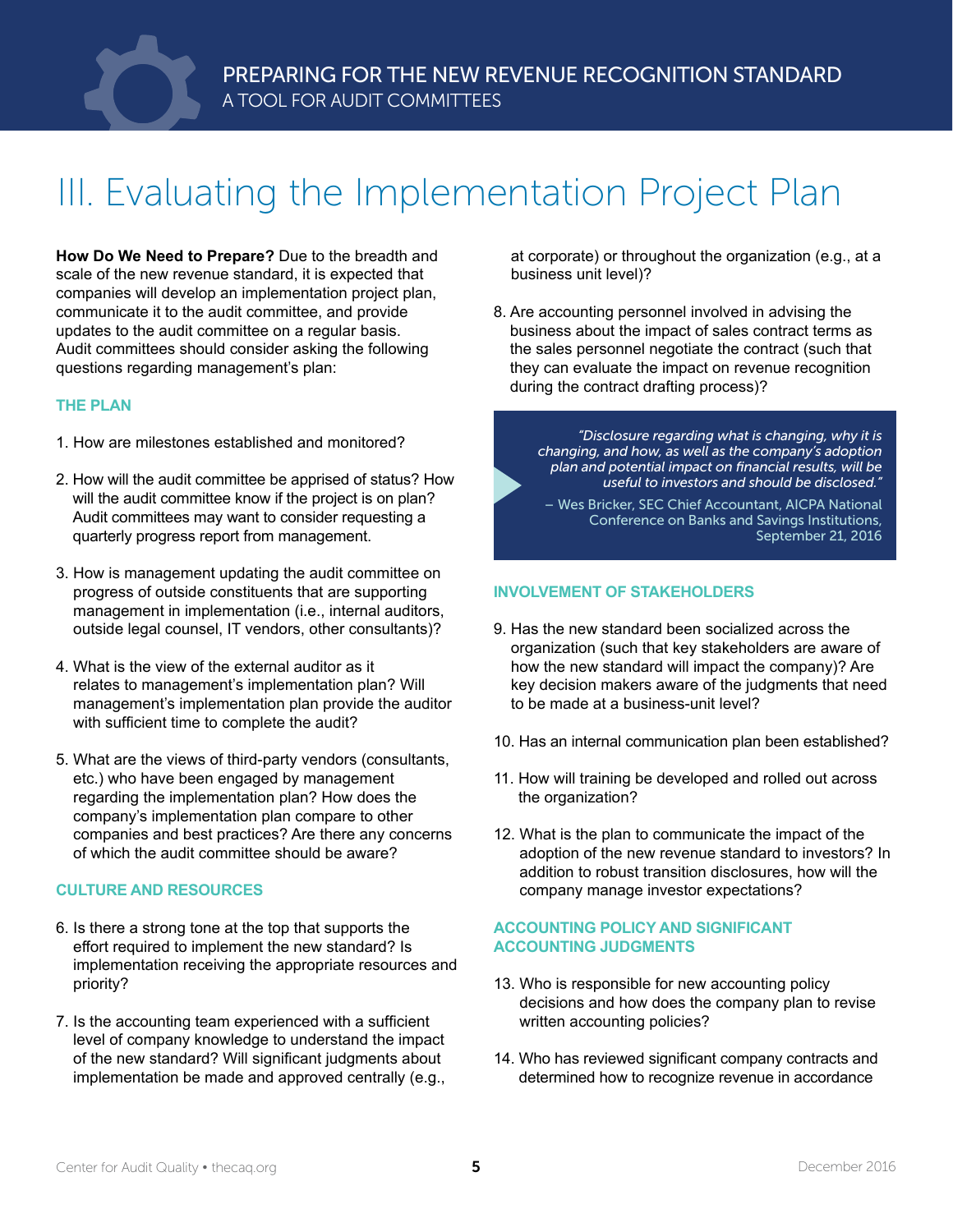

*"The preparation of the transition disclosures should be subject to effective ICFR and disclosure controls and procedures. As management completes portions of its implementation plan and develops an assessment of the anticipated impact the standard will have on the company's financial statements, internal and disclosure controls should be designed and implemented to timely identify relevant disclosure content from the implementation assessments and to ensure, where necessary, that appropriately informative disclosure is made."*

– Wes Bricker, SEC Chief Accountant, 35th Annual SEC and Financial Reporting Institute Conference at USC, June 9, 2016

with the new revenue standard? Who has approved such judgments? Have significant judgments been reviewed by the external auditor? Have significant judgments been communicated to the audit committee?

- 15. How do significant accounting judgments compare to peers and competitors?
- 16. Have accounts been evaluated for appropriate presentation based on the new standard?

#### **CONTRACTS**

- 17. Are tax accounting methods changing and how does the new standard affect the company's tax planning?
- 18. How are new and existing contracts being reviewed to determine revenue recognition under the new standard?
- 19. What is the company's scoping process to undertake the review of its contracts? Who is responsible for this significant judgment? What is the external auditor's view of the approach?

#### **SYSTEMS AND CONTROLS**

- 20. Are internal controls related to the adoption of the standard being appropriately designed and tested by management? How will internal controls related to disclosure of the adoption impact be documented and tested? Has the external auditor assessed the design of such controls?
- 21. How will changes in internal controls related to the adoption of the new revenue standard be disclosed?<sup>11</sup>
- 22. Are systems adequate to account for revenue under the new standard? If manual processes are necessary, what controls are in place to ensure completeness and accuracy of accounting for revenue, including any data inputs?
- 23. How is internal control over financial reporting (ICFR) impacted? Who is responsible for changing, updating, and reviewing processes, controls, and related documentation impacted by the new standard? How do existing control deficiencies, including significant deficiencies or material weaknesses, impact control considerations in implementing this new standard?

<sup>11</sup> In accordance with SEC rules, paragraph (c) of Item 308 requires the company to disclose in each quarterly and annual report whether or not there were changes in the company's internal controls in the last quarter that have materially affected, or are reasonably likely to materially affect, the company's internal control over financial reporting.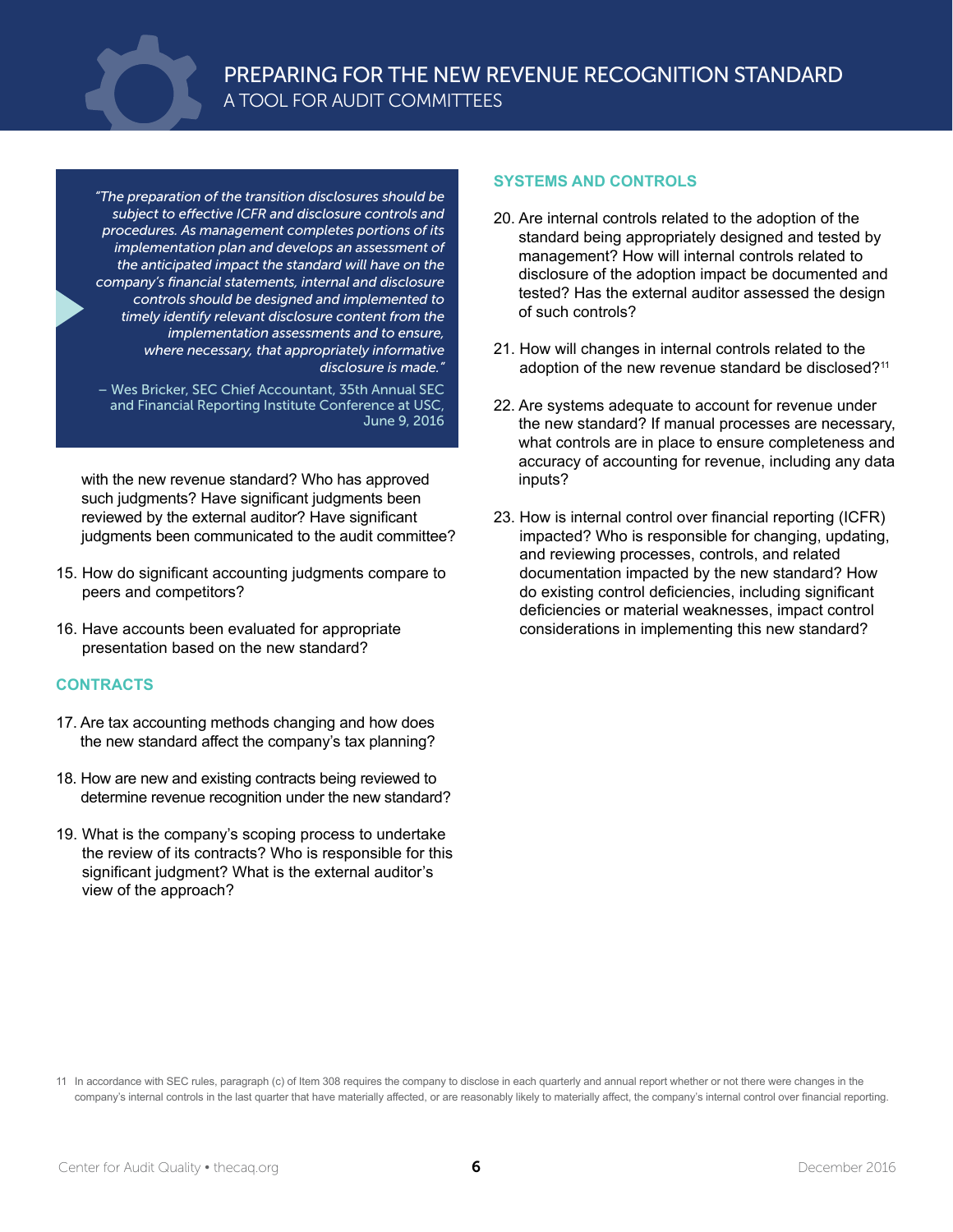

## IV. Other Implementation Considerations

**What Else Do We Need to Consider?** There are several key policy decisions to make in advance of adopting the new standard, including a focus on transition and new required disclosures.

The following questions may be helpful to audit committees as they engage with management during the implementation.

*"The SEC staff has long advised that a registrant should provide disclosures to investors of the impact that a recently issued accounting standard will have on its financial statements when that standard is adopted in a future period (so-called "transition disclosures"). Without adequate transition disclosures, investors may not be prepared to fully understand changes in the company's financial performance from one period to the next and the impact of adopting a new accounting standard. Investors should expect the level of disclosures to increase as companies make further progress in their implementation plans."*

– Wes Bricker, SEC Chief Accountant, Baruch College Financial Reporting Conference, May 5, 2016

#### **TRANSITION METHOD**

- 1. What transition method does the company plan to use to adopt the new standard? How does the company plan to handle dual recordkeeping efforts between the new standard and the old standard due to the retrospective impact? How will the cumulative catch-up adjustment be calculated?
- 2. Has the company considered early adoption, as permitted?

#### **DISCLOSURES**

- 3. Has the company disclosed the potential effects of the future adoption of the new standard $12$  in interim and annual filings leading up to the effective date? If quantitative amounts are not known, has the company provided qualitative or directional disclosures?<sup>13</sup>
- 4. What is management's strategy for identifying, drafting, and communicating to the audit committee any new disclosures required as a result of the standard?
- 5. To the extent that information for new disclosures is not currently available, how will the company develop new processes and controls to obtain required information?

- 12 SEC Staff Accounting Bulletin (SAB) No. 74 (Topic 11:M), Disclosure of the Impact That Recently Issued Accounting Standards Will Have on the Financial Statements of the Registrant When Adopted in a Future Period, requires that when a recently issued accounting standard has not yet been adopted, a registrant discuss the potential effects of the future adoption in its interim and annual SEC filings. SAB 74 disclosures are required in both the notes to the financial statements and MD&A.
- 13 At the September 22, 2016 Emerging Issues Task Force meeting, SEC Assistant Deputy Chief Accountant Jenifer Minke-Girard indicated that when a registrant is unable to reasonably estimate the impact of adopting the revenue standard, the registrant should consider providing additional qualitative disclosures about the significance of the impact on its financial statements. She further noted that the SEC staff would expect such disclosures to include a description of: (1) The effect of any accounting policies that the registrant expects to select upon adopting the ASU. (2) How such policies may differ from the registrant's current accounting policies. (3) The status of the registrant's implementation process and the nature of any significant implementation matters that have not yet been addressed.